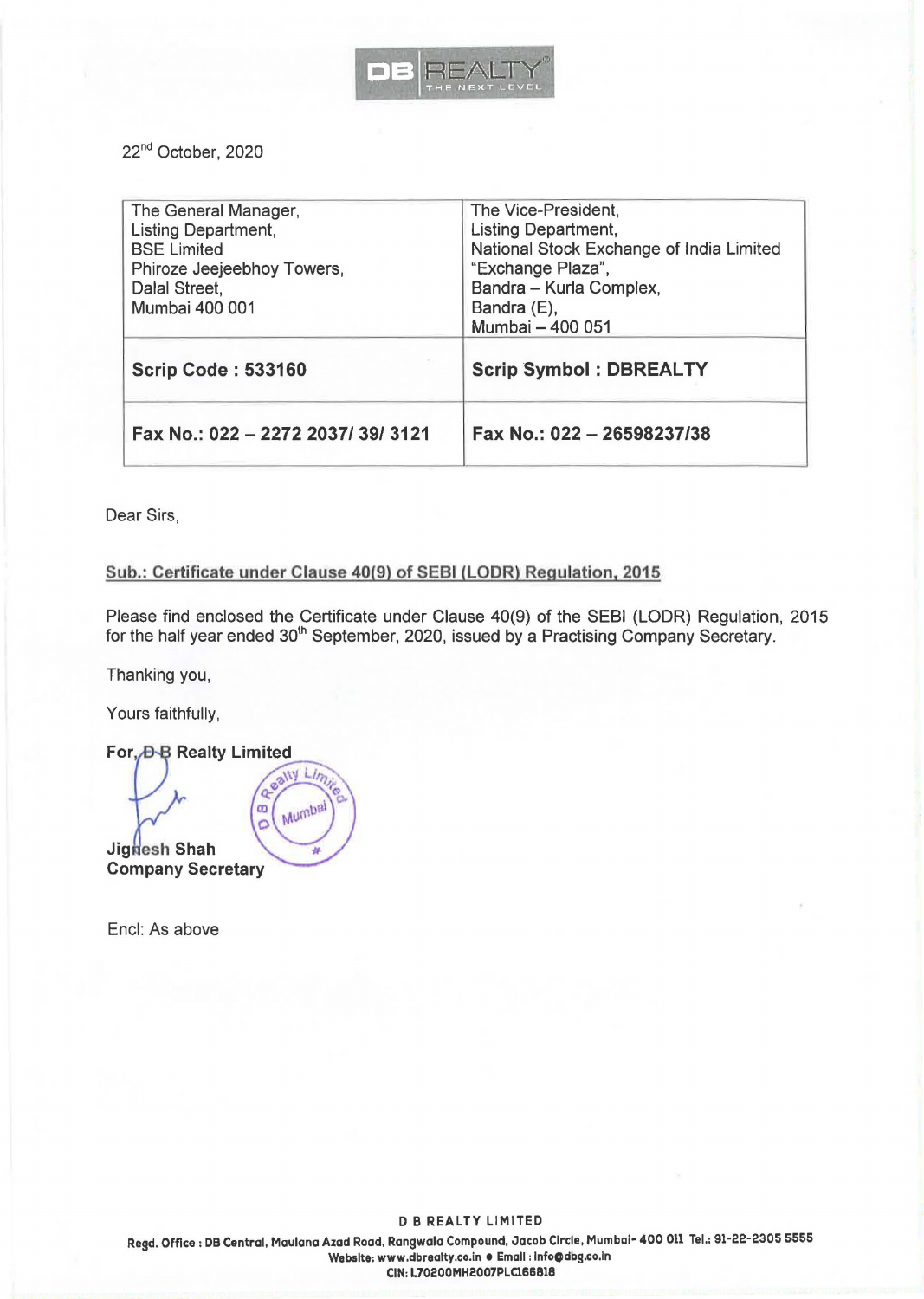

CS Vicky M. Kundaliya<br>B. Cam., C.S., LLB<br>Mob. 98672 63830

1, 2nd Floor, Prasad Shopping Centre, Above Surya Medical, Opp, Goregaon Railway Station, Goregaon (W). Mumbai-400 194 Tel | 022-28755855 / 9326709208 Ernail · vickycsllb@gmail.com / csvickyoffice@gmail.com

To, The Board of Directors **D B REAL TY LIMITED**  DB House, Gen. A.K. Vaidya Marg, Goregaon (East) Mumbai -400063

Dear Sirs/Madam,

# **COMPLIANCE CERTIFICATE AS PER REGULATION 40(9) OF SECURITIES AND EXCHANGE BOARD OF INDIA (LISTING OBLIGATIONS AND DISCLOSURE REQUIREMENTS) REGULATIONS, 2015 FOR THE HALF YEAR ENDED 3o·m SEPTEMBER, 2020**

I have examined the relevant registers, papers and other documents that were considered necessary of **D B Realty Limited** having its registered office at DB Central, Maulana Azad Road, Rangwala Compound, Jacob Circle, Mumbai - 400011, as maintained by their Registrar and Share Transfer Agent, 'Link Intime India Private Limited', pertaining to transfer of Equity Shares and issue of Share Certificates of the Company for the half year ended 30th September, 2020 for the purpose of issuing this Certificate as per Regulation 40(9) of Securities and Exchange Board of India (Listing Obligations and Disclosure Requirements) Regulations, 2015, to be filed with the Stock Exchange(s).

Based on my examination/explanations given to me by the Company/ Registrar and Share Transfer Agent, which to the best of my knowledge & belief were necessary for the purpose of my certification, I hereby certify that:

A. The Company has not received any Share Transfer requests during the period from **l•t April, 2020 to** 30th **September, 2020.** Hence, issue of Share Certificate(s) relating to the Share Transfers within 15 days from the respective date of lodgement of each deed is not applicable and therefore, no Share Certificates relating to Share Transfer Deeds were issued.

#### AND

B. There were no cases sub-division, consolidation, renewal, exchange or endorsement of calls/allotment monies during the period from **1•1 April, 2020 to** 3Qth **September, 2020.**  Hence, issue of Certificates within 30 days from the said sub-division, consolidation, etc.